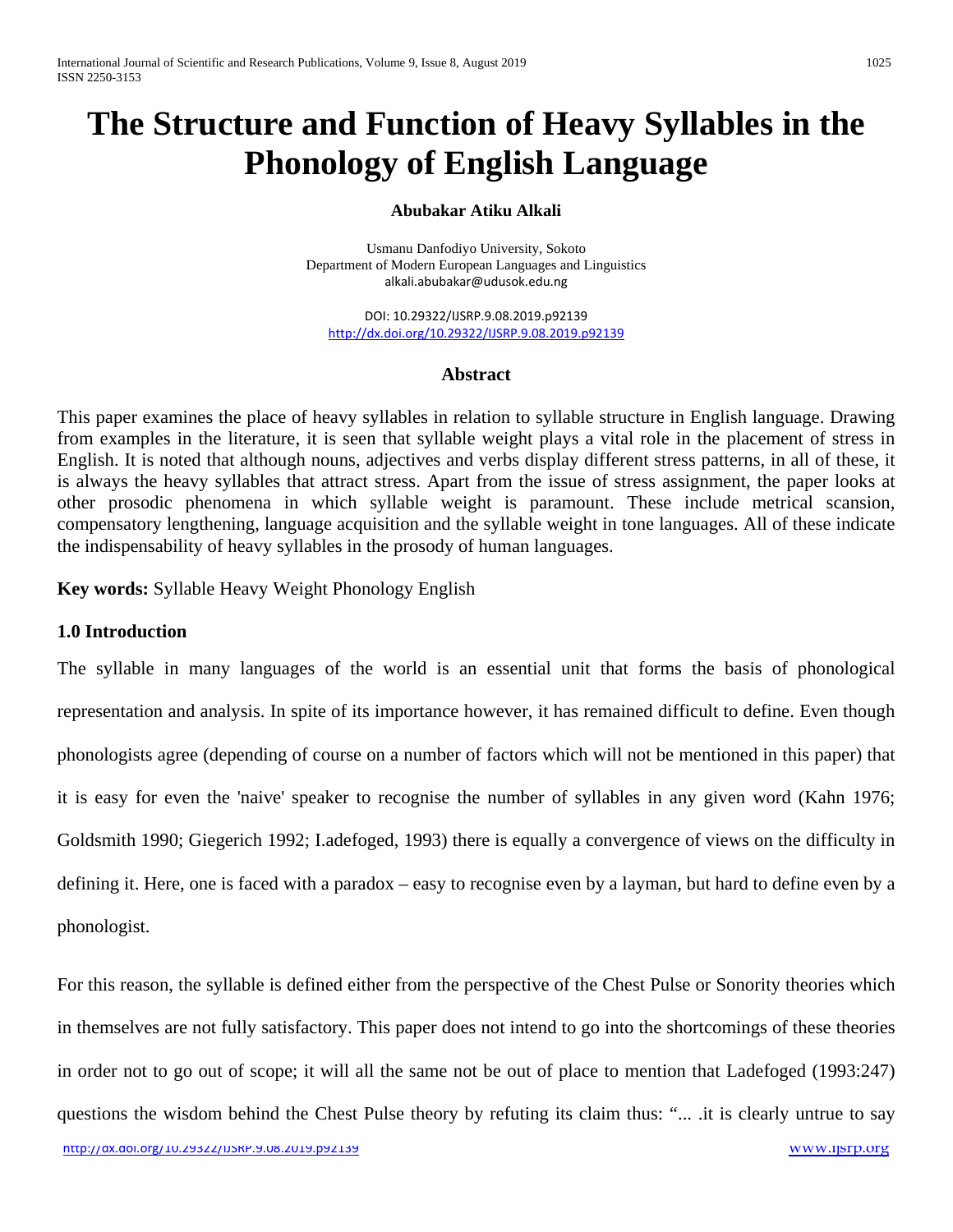that every syllable is initiated by a chest pulse". Giegerich (1992:137) on the other hand, impugns the Sonority theory by posing some questions that the theory has not yet answered, for example, the categorisation of the word *sticks* as monosyllabic when it contains three peaks of sonority. Consequently, this paper concurs with Ladefoged's description of syllable as "the smallest possible unit of speech" (1993:248).

# **1.1 Syllable structure**

Katamba (1989:153) reports that there are a number of syllable models. This paper however limits its discussion to a brief examination of a branching hierarchical syllable structure. A syllable according to Hyman (1975:188) consists of three 'phonetic parts' – "the onset, the nucleus or peak and the coda". It is a unanimous position of phonologists that an English syllable must at least contain a nuclear segment which constitutes its rhyme – either a vowel or a syllabic consonant. This is because other syllable components such as the onset and coda are said to be optional (Katamba, 1989:155). But is a caveat not necessary here? Is the optionality of the onset particularly absolute? This is because it could be argued that in the second syllable of the word *helping* for example, the onset is necessarily obligatory.

The basic syllable types are exemplified below:



Source: Katamba (1989:154).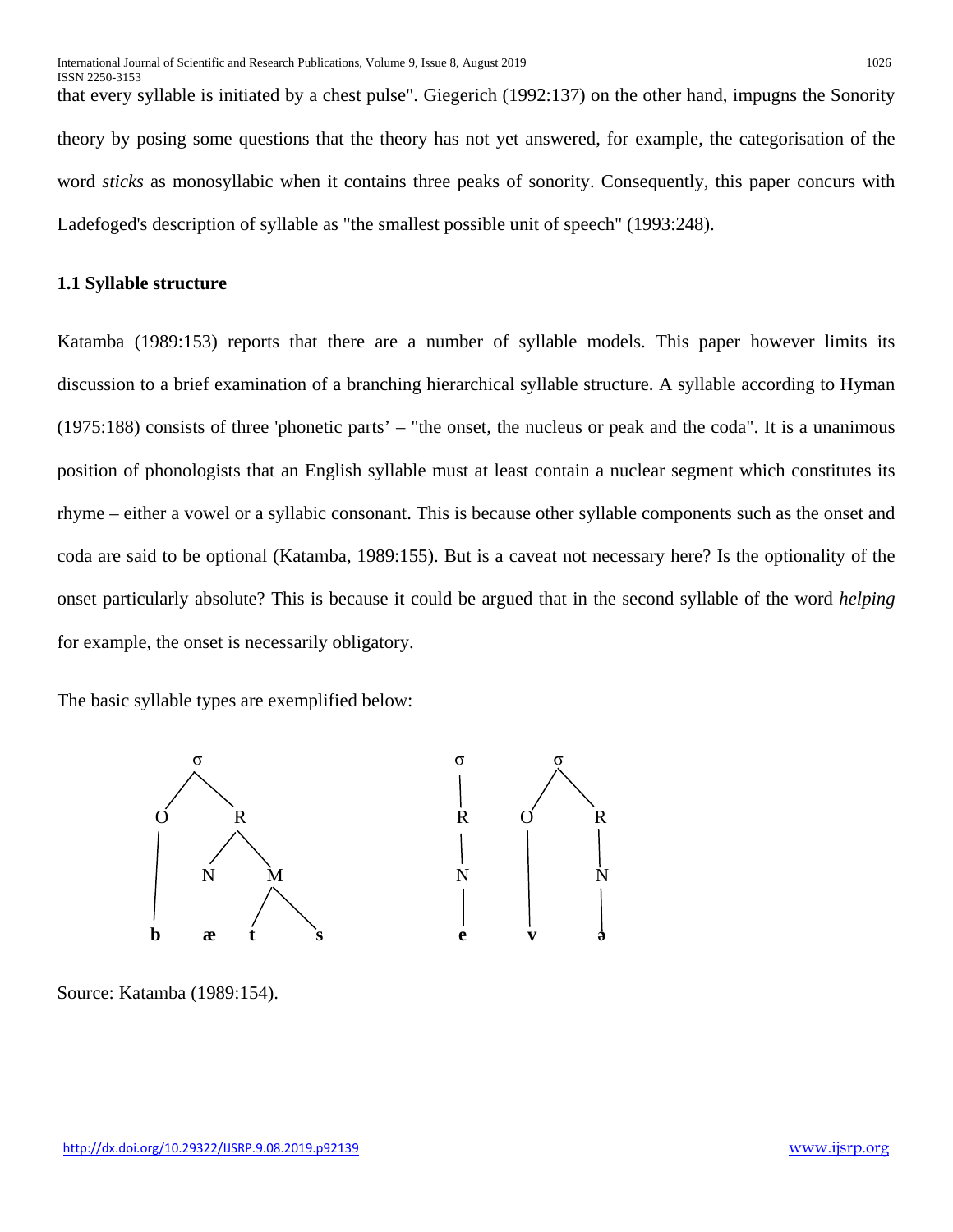The syllable in the word *bats* (first left), has both an onset and a rhyme consisting of a nucleus and a coda. The word *ever* is a disyllabic word containing a single syllable with neither onset nor coda whereas the last syllable has an onset but without a coda.

# **1.2 Syllable template**

From the foregoing illustrations, it is possible to consider what constitutes a syllable template in English. The concept of syllable template is important in the understanding of syllable structure. It provides a fit to which every acceptable English syllable must conform. The most promising way of organising a syllable template is by recourse to the Sonority theory, notwithstanding its shortcomings as highlighted by various scholars. English syllables are made of structures that may be seen as maximal (Hogg & McCully 1987; Giegerich 1992) but these are often violated both in onset and coda positions by some 'non-compliant' segments. /s/ for example is notorious for violating not only the maximal onset requirements but also that of sonority. Fortunately, or so it may seem, it is the only 'offender' in the onset position  $\frac{1}{\sqrt{2}}$  is reported to occur rarely in Yiddish loan words), so it is easy to handle. This is because it has been identified that there are selectional restrictions imposed on which segments should become its immediate neighbours to the right in syllable onsets – the voiceless obstruents: /p/, /t/, /k/. In the coda position, /s/ again violates the phonotactic constraints of English, but here, it has some 'allies' such as /t/, /d/, /z/, / $\theta$ / and / $\frac{d\tau}{dx}$  (Giegerich 1992:150). Consequently, a normal English syllable template looks like this:



Source: Hogg & McCully (1987:41).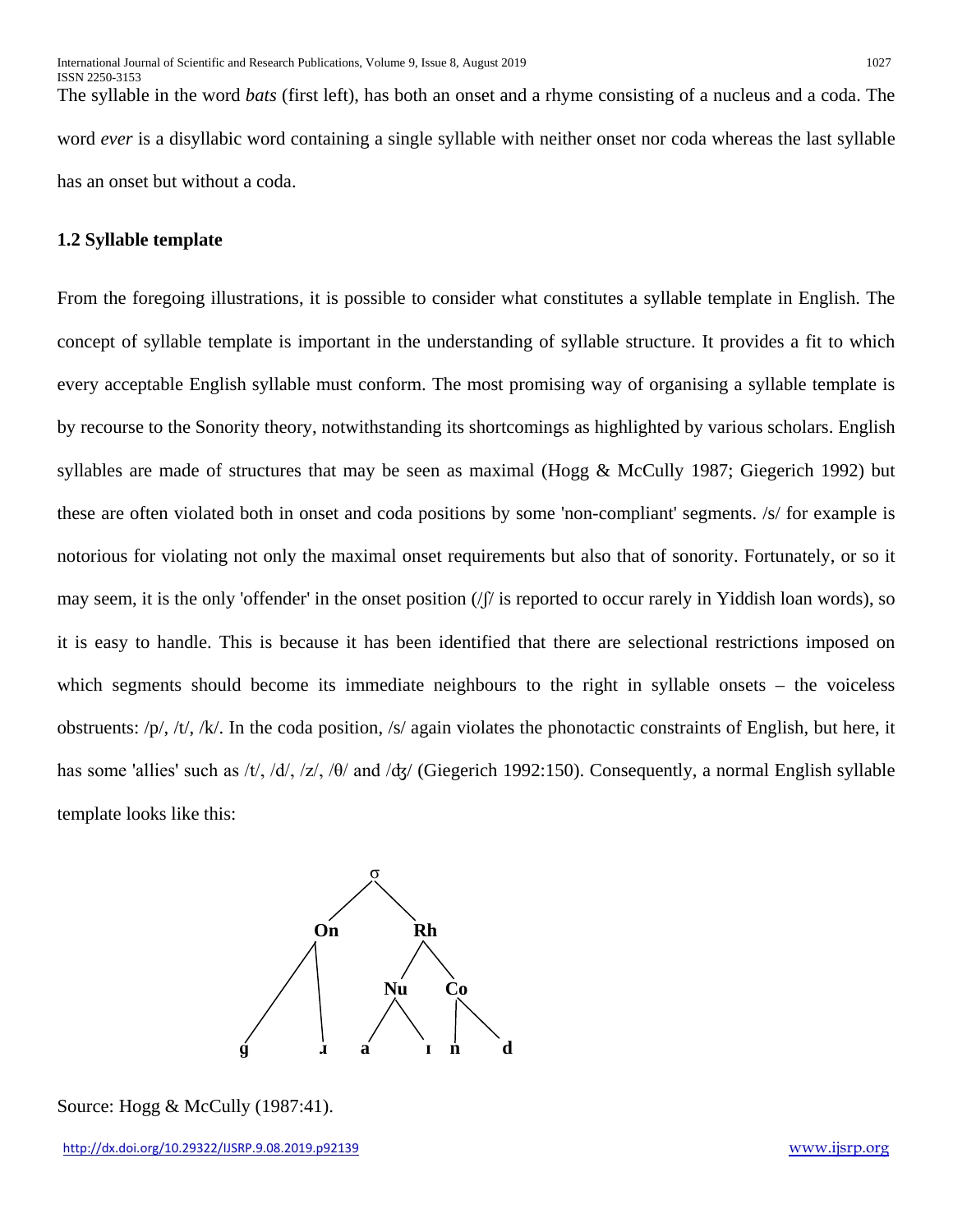However, with the admission of 'appendices' that violate both the maximal projection and sonority (Giegerich, 1992:150), a more elaborate syllable template emerged to accommodate three 'X' positions in the onset and six 'X' positions in the rhyme (two in the peak and four in the coda).

Notwithstanding the above, there is again a consensus among scholars that a CV type syllable is the most natural. Hyman (1975:188) citing Malmberg (1963:29) contends that this type of syllable is the 'most primitive' as well as the earliest in addition to being present in all languages. Hyman (ibid) himself is of the view that it is difficult to establish syllable boundaries in syllables with complex structure.

# **2.0 Syllable weight**

The preceding discussion is aimed at providing a snippet of what a syllable is and how its structure looks like. In this and subsequent sections, syllable weight (which is the focus of this paper), is discussed. Gussenhoven  $\&$ Jacobs (2011:173) view syllable weight in terms of the presence or absence of moras (morae). A mora is understood to refer to a phonological unit which is beyond the segment but below the syllable. They call it "intermediate level structure between segments and the syllable". Weight therefore according to them represents the "opposition between monomoraic and bimoraic syllables". This implies that any syllable with a single mora is light while the one containing two moras is heavy. Giegerich (1992: 47) considers weight from the perspective of the 's-nodes' that a syllable dominates in a structure; hence, the distinction between a heavy and light syllable is thus: the "root" of a heavy syllable "dominates an 's' which in turn dominates an 's' (the nucleus)" while that of a light syllable only "immediately dominates the nucleus". Katamba (1989:176) equally contends that "a syllable is heavy if it contains a branching rhyme" and light if otherwise. A heavy syllable will therefore necessarily contain a tense vowel or a diphthong whether or not followed by a consonant; or at least a short vowel followed by a consonant. The difference between the two proposals above seems to be that Gussenhoven & Jacobs adopt a moraic model while Giegerich opts for the skeletal slot model in their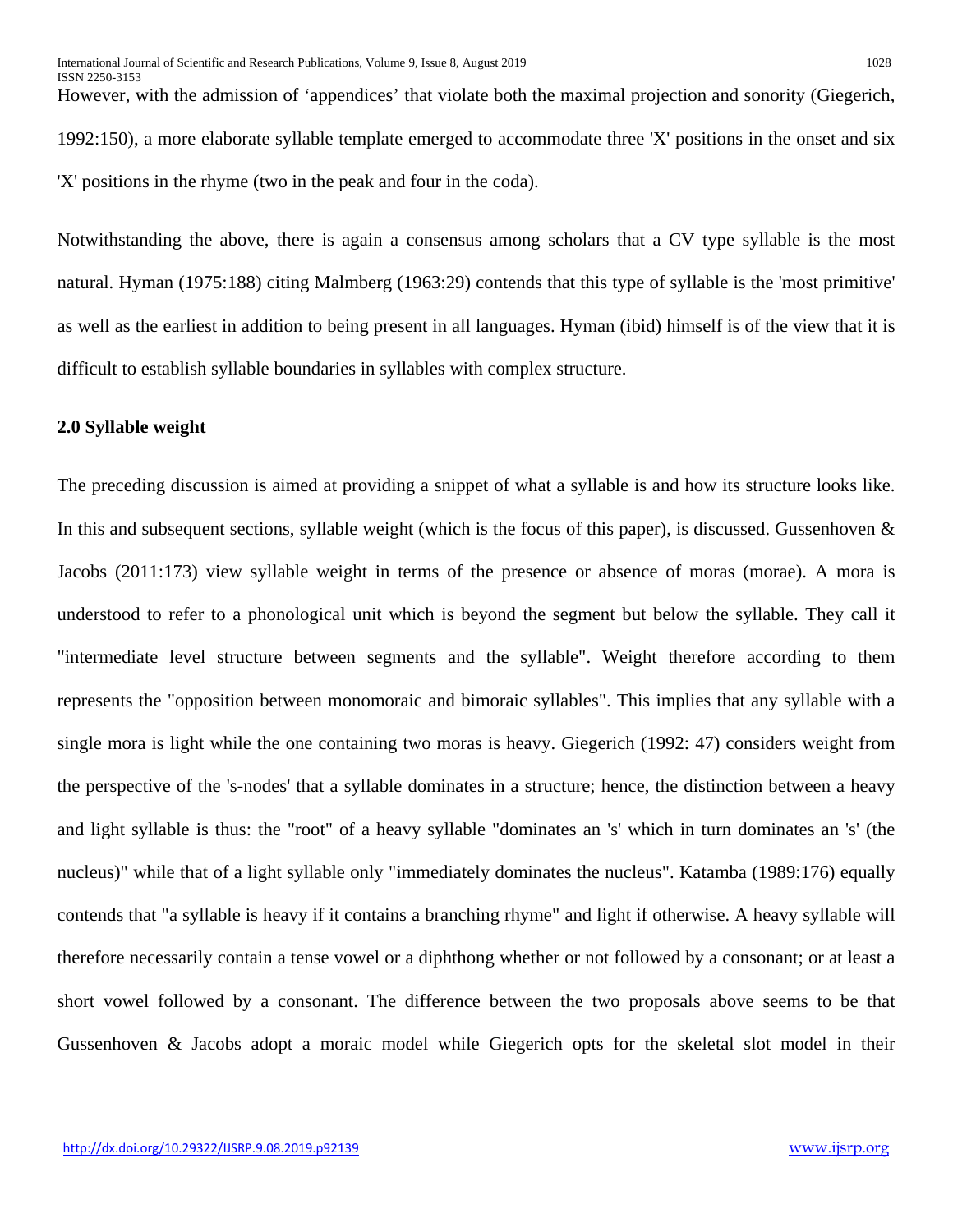representations of weight. The discussion that follows dwells on the role of heavy syllables in the phonology of

English.

# **3.0 Function of heavy syllables in the phonology of English language**

In the preceding section, an attempt was made to identify heavy and light syllables. This section is devoted to a discussion of the functions of heavy syllables. It is however considered important to look at the structure of a heavy syllable below:



Source: Giegerich (1992:146).

The tree diagram above indicates that a heavy syllable dominates two 'X' nodes in its rhyme as opposed to a light syllable which dominates one. Having seen this, the paper now proceeds to discuss the functions of heavy syllables.

# **3.1 Stress placement**

It can be argued that stress placement is about the most noticeable function that a heavy syllable performs. English stress placement is said to be dependent on a number of variables. Loudness in itself does not determine where stress falls; other parameters such as "duration, pitch variation and vowel quality" are of tremendous importance (Fudge 1984; Gussenhoven & Jacobs, 2011). A stressed syllable will therefore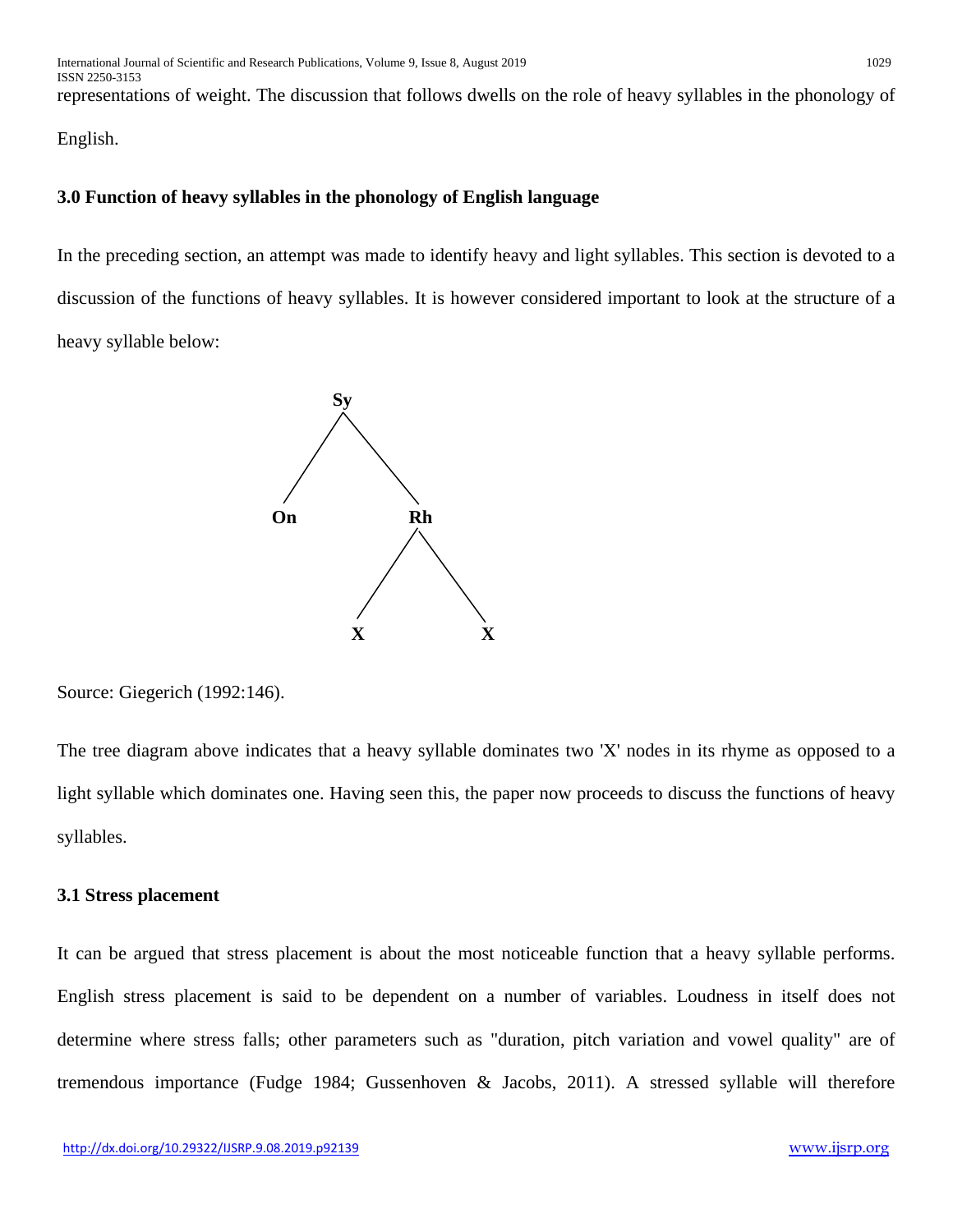ISSN 2250-3153 naturally be more prominent relative to other syllables in the same word. As the focus of this paper is on syllable weight generally, the discussion of stress is limited to lexical stress only.

The function of heavy syllables is seen in the basic rules of stress placement as outlined by Fudge (1984:29). Monosyllabic words he observes, offer no choice as they are usually stressed. (This statement should be selective because function words, most of which are monosyllabic, are not stressed except for effect). Twosyllable words take penultimate stress while three and longer syllable words receive either penultimate or antepenultimate stress "depending on a number of factors: if the final syllable is strong, stress falls two syllables back from that syllable", otherwise "if the penultimate syllable is strong, then it is stressed". Alternatively, the syllable preceding the penultimate is stressed "if the penultimate is weak". This however, applies only to nouns. Verbs and adjectives have different stress patterns as shown in the examples below, taken from Davenport & Hannahs (2010:81-83 emphasis added):

(1) **e**.le.phant

**wa**.lla.by

**al**.ge.bra

**oc**.to.pus

(2) hy.**e**.na

com.**pu**.ter

po.**ta**.to

ko.**a**.la

# (3) ve.**ran**.da

u.**ten**.sil

con.**vic**.tion

pen.**tath**.lon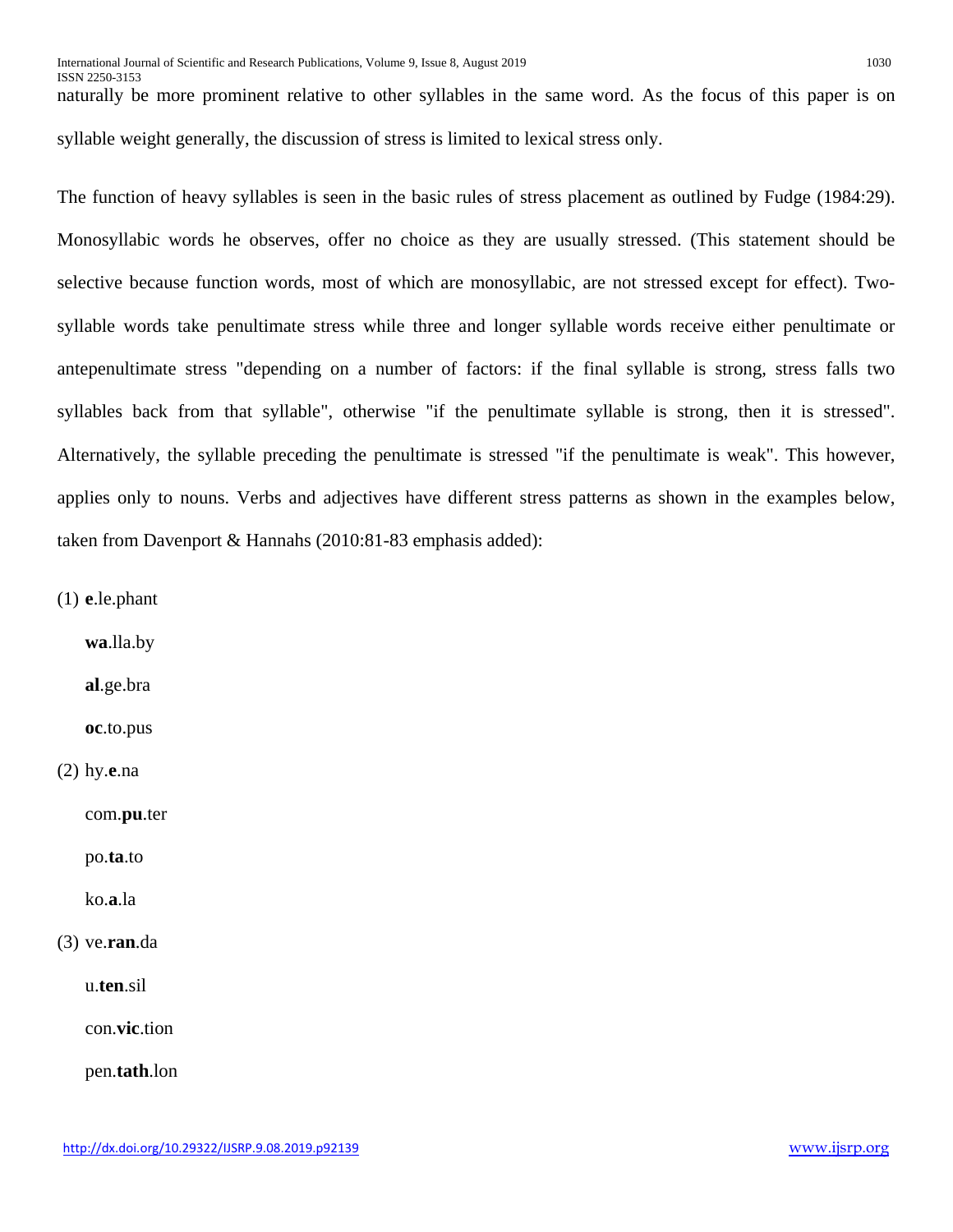The examples above, show the relevance of heavy syllables in the assignment of stress in English nouns. The nouns in (1) have antepenultimate stress because those are the syllables that are heavy relative to the remaining ones in each of the words. In the examples in (2) and (3) however, the penultimate syllables are the ones bearing stress because they are heavy. The following examples from verbs show a different pattern:

(4) a.**ppea**l

en.ter.**tain**

con.**fuse**

de.**ny**

(5) in.**tend**

co.**llapse**

re.pre.**sent**

su.**ggest**

In both the examples in (4) and (5), all the verbs have final heavy syllables and they are the stressed ones unlike in the examples in (1), (2) and (3) for nouns. It should be noted however, that verbs in which the stressed syllables are not the final ones exist. Examples are in such words as con.**si**.der, a. **sto**.nish, i.**ma**.gine, **pro**.mise, etc. which all have penultimate stress because those are the heavy syllables in the words. This inconsistent occurrence with respect to verbs is outside the scope of this paper and is therefore not discussed further.

The last examples are from adjectives as in the following:

(6) **won**.der.ful

**in**.cre.di.ble

**con**.fi.dent

(7) en.**thra**.lling

u.**ni**.ted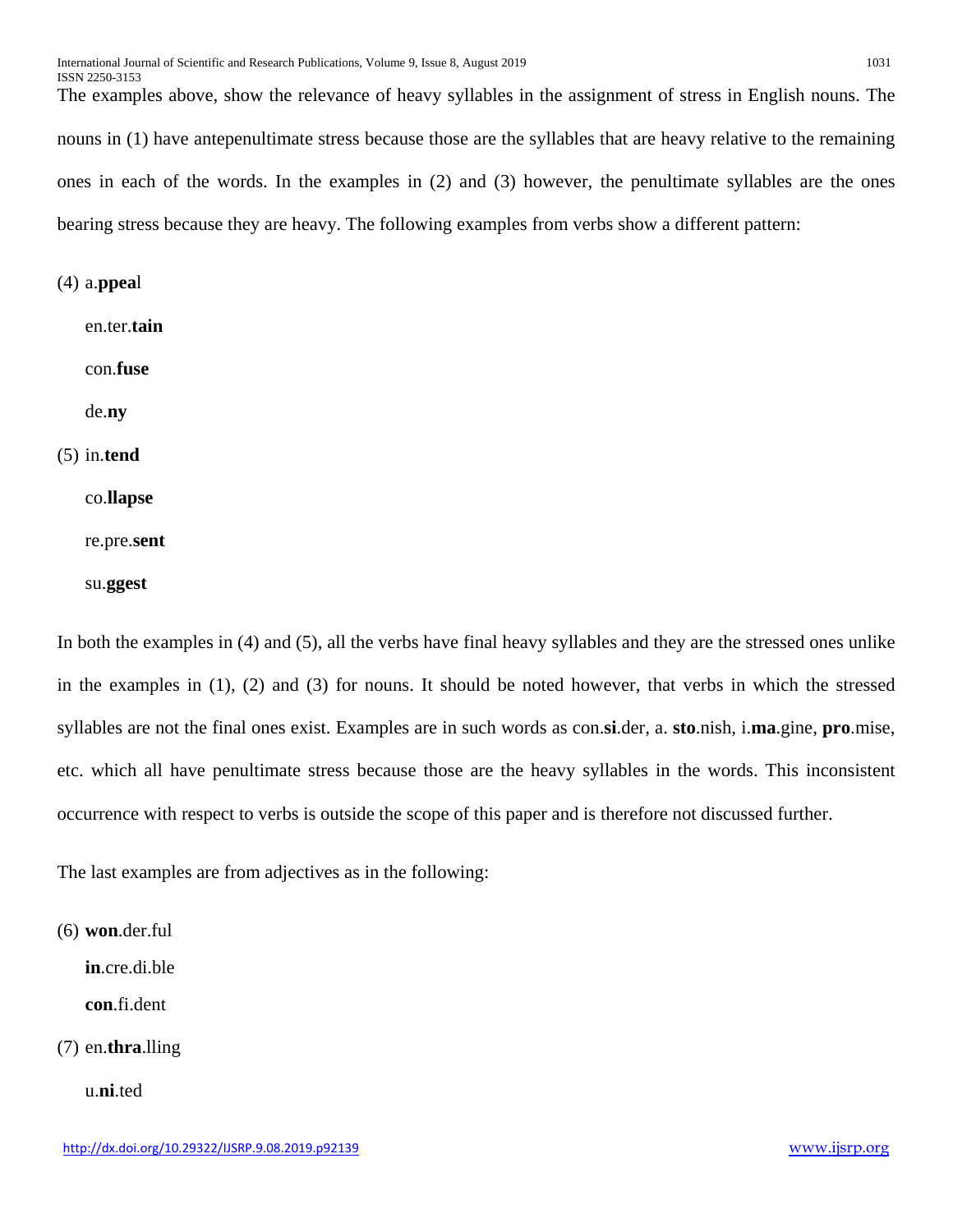#### (8) a.**ttrac**.tive

tri.**um**.phant

a.**ttack**.ing

In the examples above, all the adjectives show a stress behavior that is similar to the one exhibited by the nouns in (1), (2) and (3) above. The antepenultimate syllables are stressed in (6) because they are heavy while only the penultimate syllables in (7) and (8) are stressed as they are the heavy ones. In (9), (10) and (11) below, the adjectives display a different pattern of stress.

(9) **so**.lid

**sim**.ple

**ur**.gent

(10) in.**sane**

com.**plete**

ob.**tuse**

(11) co.**rrupt**

un.**kempt**

in.**tact**

In all the examples in (9), (10) and (11), the adjectives behave like verbs in their stress patterns. A learner of English would be excited that stress placement in the language is not only predictable but indeed has a set of rules, only to become disappointed by realising that "the stress rules of English are ... riddled with exceptions" (Kahn, 1976:85). English nouns for example, are "extrametrical". The final syllables in nouns are therefore invisible to the rules of stress. However, the –ee in the nominalisation of 'detain' by suffixation, i.e. detainee, attracts stress but suffixes like –ity pass stress to the penultimate syllable (Katamba, 1989:255). Words like *badminton, calendar* and *cylinder* (all containing heavy penultimate syllables) are stressed on the antepenult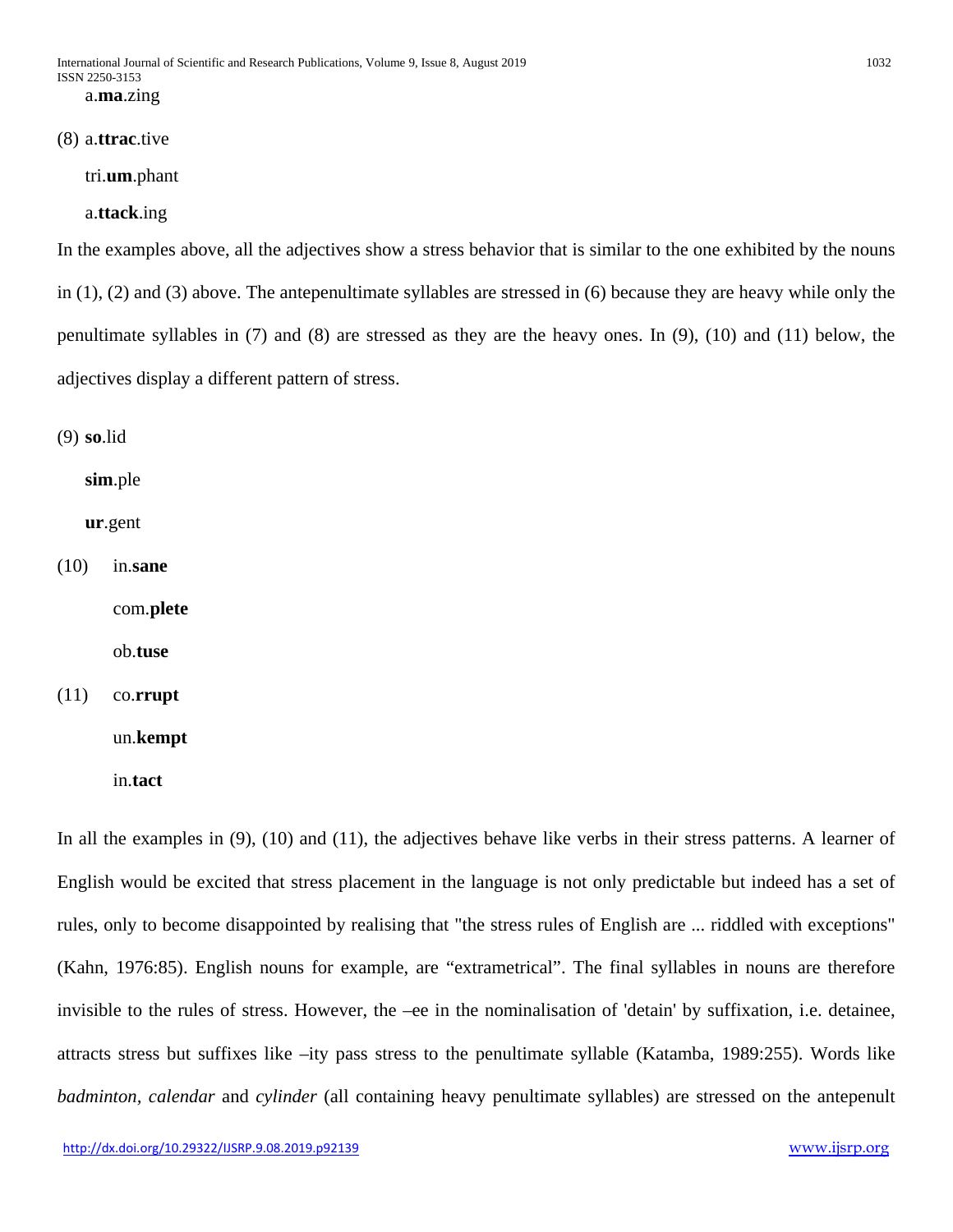ISSN 2250-3153 whereas the penults of *vanilla, Madonna* and *confetti* which are light, take stress by resorting to "ambisyllabicity" (Giegerich, 1992:188-189). What an inconsistency!

# **3.2 Metrical scansion**

Metrical phonology developed out of the analysis of the traditional verse structure in poetry although Gussenhoven & Jacobs (2011:15) are quick to point out that the concept of foot in metrical phonology is "similar" to that of metrical poetry but they are not "identical". The applicability of this theory to syllable weight is restricted only to English language in this discussion. Goldsmith (1990:169) posits that the theory was propounded on "two formalisms: the metrical tree and grid" using S(trong) and W(eak) notations either by adjoining lines on trees or 'X' notations on grids. The concern of this paper is in the construction of feet in English.

Hogg & McCully (1987:65-70) posit that the S/W notation implies "stronger than" or "weaker than"; meaning that since the constituents are "binary branching" a node is either stronger or weaker than its sister node. Thus, any node that is S-dominant is considered "the most prominent" and identified as the "Designated Terminal Element (DTE)". Archibald (1993:46) gives a summary of English metrical parameters as:

- The word tree is strong on the right.
- Feet are binary.
- Feet are built from the right.
- Feet are strong on the left.
- Feet are quantity-sensitive.
- Feet are QS to the [RIME].
- There is an extrametrical syllable; and it is extrametrical to the [Right].

Two issues are of utmost interest to this paper: feet are binary and that feet are quantity-sensitive. Why? Because feet are binary suggests that a foot is made of two syllables (except where there is a degenerate foot):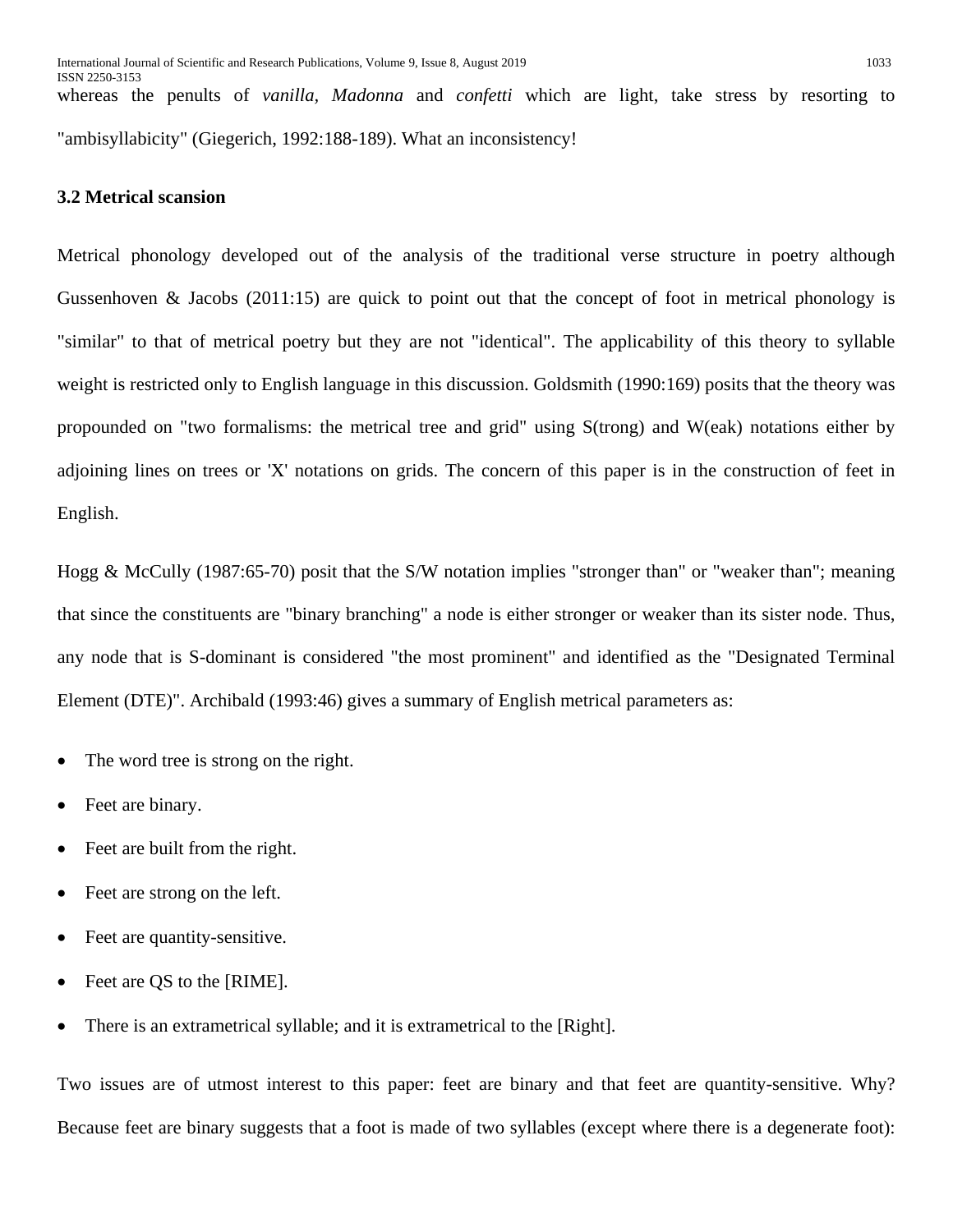strong and weak, in which one. the strong, dominates and therefore decides where stress falls. Feet are quantitysensitive means "branching rhymes are stressed while non-branching rhymes are not". This takes us back to our description of heavy syllables where it was indicated that heavy syllables, contain branching rhymes and herein lies the relevance of Metrical Phonology to the function of heavy syllables in the phonology of English.

## **3.3 Compensatory lengthening**

This paper does not intend to go into the controversy surrounding compensatory lengthening, but it is just being mentioned in view of its relevance to syllable weight. Goldsmith (1990:73) contends this process involves the "lengthening of a segment – most commonly a vowel, but not always" triggered by the removal or taxing of a "segment" that is otherwise "present". A segment he says "makes up" for what is lost by another segment in speech. This paper, except in Old and Middle English examples (and of course in non-rhotic English dialects in which the dropping of /r/ leads to the lengthening of the preceding vowel, for example *art* becoming [ɑ:t] rather than [aɹt]), has not come across any literature on this process in English, but it is found in many languages such as the Turkish deletion of /h/ at the end of a syllable "before a continuant or a stop" forcing the vowel before it to lengthen in compensation, e.g. [kahya] —>[ka:ya] (Goldsmith, 1990:76) and Fula in which following the prohibition against /h/ in the coda, it deletes while the vowel preceding it lengthens. Examples are in the words for *build* "mah-" but *maadi* 'building' and *walk* "yah-" but *yaadu* 'way of walking' (Paradis, 1992). In both examples, the deletion of /h/ triggers the lengthening of the preceding vowel (long vowels are represented by two letters in Fula orthography). The essence of this illustration is to show the role of syllable weight in languages generally and specifically the indispensability of heavy syllables in all languages.

# **3.4 Language acquisition**

A passing comment on language acquisition is made in this paper to demonstrate the function of heavy syllables. Archibald (1993:58) notes that children's incipient use of language involves only heavy syllables because they "find it easier to produce and perceive words with initial stress" than otherwise.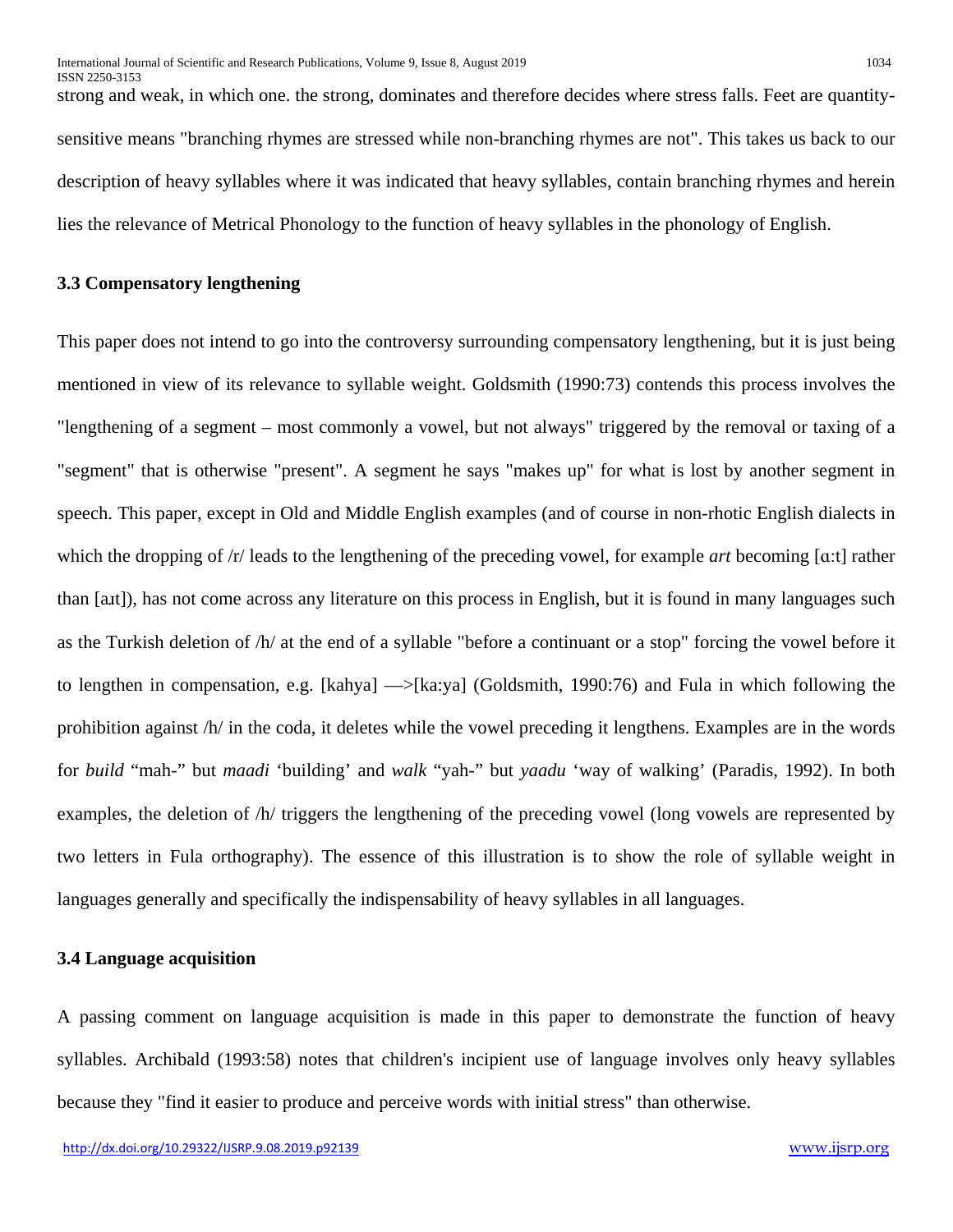Gordon (n.d) indicates that most languages permit level tones on all syllable types regardless of their weight but selectively assign contour tones to some heavy syllables. Gussenhoven & Jacobs (2011:151) indicate that depending on the language, either a syllable is the "tone-bearing unit (TBU)" in which case tense vowels constitute one TBU or the mora serves as the TBU; in which case, tense vowels represent two TBU's. The sum total of what is being implied here is that even in tone languages, heavy syllables are crucial in the assignment of tones.

# **4.0 Conclusion**

The paper has examined the structure and functions of heavy syllables in the phonology of English. Heavy syllables are those syllables dominating two 'X' positions in the syllable structure (i.e. that contain a branching rhyme) and are therefore absolutely necessary in every language. The weight of a syllable also, manifests not only in the structure of its rhyme, but also in the configuration of its coda.

## **References**

- Archibald, J. (1993). *Language learnability and L2 phonology: the acquisition of metrical parameters*. Dordrecht: Kluwer Academic Publishers.
- Davenport, M. and Hannahs, S. J. (2010). *Introducing phonetics and phonology*. 3rd ed. London: Hodder Education.
- Fudge, E. (1994). *English word stress*. London: George Allen & Urwin.
- Giegerich, H. J. (1985). *Metrical phonology and phonological structure: German and English*. Cambridge: Cambridge University Press.
- Giegerich, H. J. (1992). *English phonology: an introduction*. Cambridge: Cambridge University Press.
- Goldsmith, J. A. (1990). *Autosegmental and metrical phonology*. Oxford: Basil Blackwell.
- Gordon, M. (n.d). *Syllable weight* [www.linguistics.ucsb.edu/Faculty/gordon/syllableweight.pdf](http://www.linguistics.ucsb.edu/Faculty/gordon/syllableweight.pdf) Retrieved 05/12/2011.